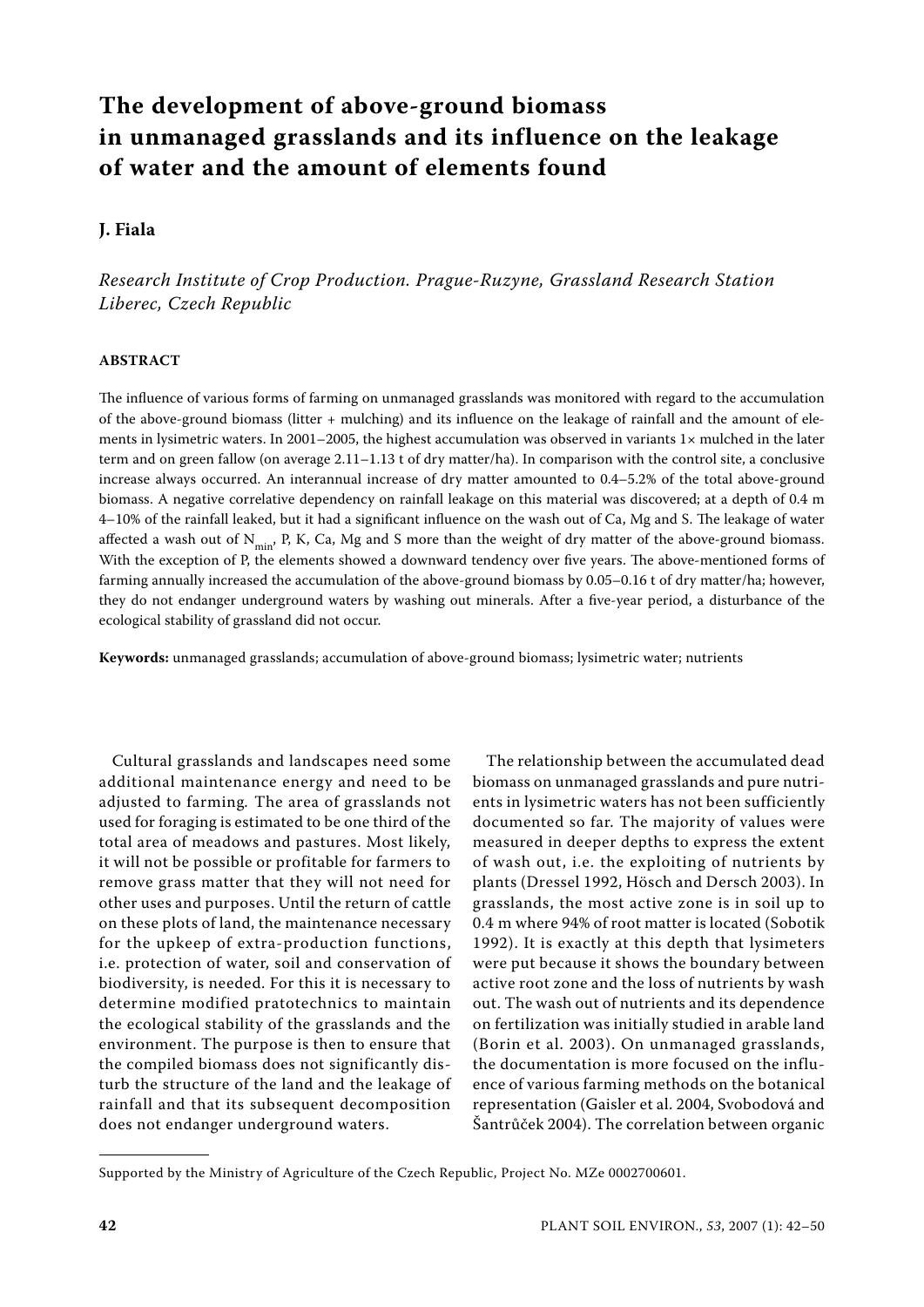matter in soil and its influence on soil properties was investigated thoroughly. The dependencies of the content of nitrogen on carbon as well as the loss of nutrients by wash out are well known (Kubát et al. 1999, Vaněk et al. 1999, 2003, Behrendt et al. 2003, Rupp et al. 2003); at the same time, the surface of grasslands was studied only with regard to fertilization – slurry, manure, compost. Actual residual grass matter effect became evident after ploughing. Particularly after winter, the influence of previous agrotechnics was obvious in the wash out of nitrates. Areas mulched in the past demonstrated a significantly higher concentration of nitrates in lysimetric waters (on average more than 2×) than areas also cut but with the removal of the material (Svobodová and Šantrůček 2004).

We proceeded with the hypothesis that the disturbance of the ecological stability of grasslands not used for forage is caused mainly by a high accumulation of grass biomass followed by a change of botanical composition. The consequence is then worsening of the quality of underground water. The objective of this project was to find out the interannual increase of dead plant biomass and its influence on the amount of  $N_{\text{min}}$  and basic macroelements in lysimetric waters.

#### **MATERIAL AND METHODS**

This experiment was conducted from 2001 to 2005 in the foothills of the Jizerské Mountains at 420 m above sea level. The field trial was in acid cambisol pH (KCl) 5.0,  $C_{ox}$  3.62%, N<sub>t</sub> 0.32%, P 16, K 106, Mg 64 mg/kg with unmanaged grasslands with a majority of red fescue, association *Trifolio-Festucetum rubrae*, Oberdorfer 1957, and 12% clover crops. Growths were not fertilized. In order to express interannual differences, every year at the end of October, residual above-ground biomass (mulch + litter) was removed from 4 areas  $0.20 \times 0.20$  m with one replication per each area. Dry matter and the calculation of weight per ha were quantified from removed samples.

Lysimetric water samples were analyzed for quantity measurement and an analysis of  $NO_3^-$ ,  $NH_4^+$ , P, K, Ca, Mg and S by continuous-flow colorimeter SAN and plus-Skalar were carried out 4–5× annually (even in winter).

Setting the experiment: the experiment had 10 variants in four replications, the size of each plot was  $37 \text{ m}^2$ , each variant was done in four replications and had a lysimeter at a depth of 0.4 m in an area of 0.1  $m<sup>2</sup>$ .

- (1) control (2× cutting, 30.5.–10.6. and 10.8.–20.8., material removed)
- (2) green fallow (left without cutting)
- (3) rotation of fallow with mulching  $(1<sup>st</sup>$  year fallow,  $2<sup>nd</sup>$  year mulching  $2 \times 30.5$ . -10.6. and  $10,-20.8.$
- (4) rotation of fallow with harvest ( $1<sup>st</sup>$  year fallow,  $2<sup>nd</sup>$  year 1× cut 15.7., material removed)
- (5) rotation of mulching with harvest  $(1<sup>st</sup>$  year mulching  $2\times$ ,  $2<sup>nd</sup>$  year  $1\times$  cutting 15.7., material removed)
- (6) mulching  $1 \times (25.5, \text{ material left})$
- (7) mulching  $1 \times (15.7)$ , material left)
- (8) mulching  $1 \times (25.9, \text{ material left})$
- (9) mulching 2× (30.5.–10.6. and 10.8.–20.8., material left)
- (10) mulching 3× (25.5., 15.7., 25.9., material left)

### **RESULTS AND DISCUSSION**

The influence of various methods of farming resulted in different amounts of above-ground biomass which remained at sites and accumulated itself (Figure 1); the properly farmed variant with material removed (economic yield) at the time of cutting had the least amount of it – on average 0.17 t of dry matter/ha, variants 8 and 9 mulched 1× at later terms  $(2.11.) - 1.14$  t/ha and green fallow  $- 1.13$  t/ha had the most of it. However, a statistically significant difference in comparison with variant 1 – properly farmed (*P* < 0.05) was found at all variants. Compared to all other forms of farming than those done properly with the material removed, the above-ground biomass stayed in a noticeably greater quantity. During the period of monitoring, the accumulation of biomass had an increased tendency at all variants, with the exception of 5 (the rotation of mulching with harvest). At a properly farmed variant, the accumulation of above-ground biomass increased only very little and therefore insignificantly. An interannual increase of dry matter here was 0.01 t/ha, i.e. 0.4% from the overall above-ground biomass including stubble. At variant  $1\times$  mulched in May, the interannual increase was 0.07 t/ha (1.6%), at variant  $2 \times$  mulched  $- 0.04$  t/ha (1.2%), at variant  $3\times$  mulched  $-0.16$  t/ha (5.2%), at variant left as green fallow – 0.14 t/ha (2.1%) (Figure 2). Rychnovská et al. (1987) discovered that from the results of a dynamic study of the amount, production and decomposition of above-ground plant litter of grassland, an average of 1.42 t of dry litter/ha is produced during vegetation. The interannual increase of litter of unmanaged grassland was 1.5% (Dykyjová et al. 1989).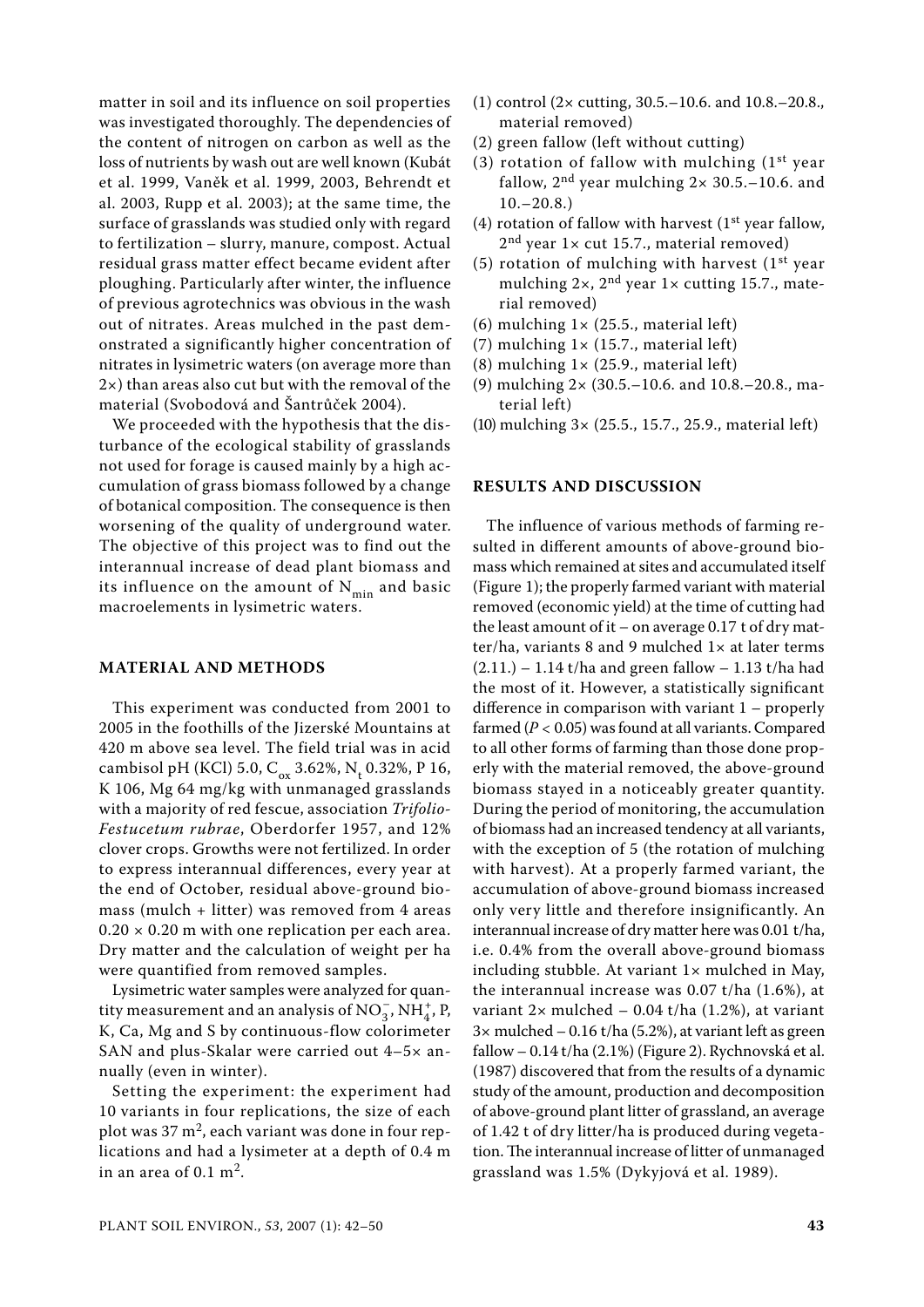

Figure 1. Accumulation of above-ground dead plant biomass (average 2001–2005)

The influence of accumulated biomass on the leakage of rainfall is shown in Figure 3. An indirect correlative dependency can be found here (*r* = –0.185). A statistically significant difference in comparison with variant 1 – properly farmed,

was at variant 2 – left fallow, 4 – rotation of fallow with harvest and  $6-8$ , i.e.  $1\times$  mulching in three different terms. The majority of rainfall, as measured at a depth of 0.4 m, leaked most at harvest with material removed (10% of the an-



Figure 2. Development of the accumulation of above-ground dead plant biomass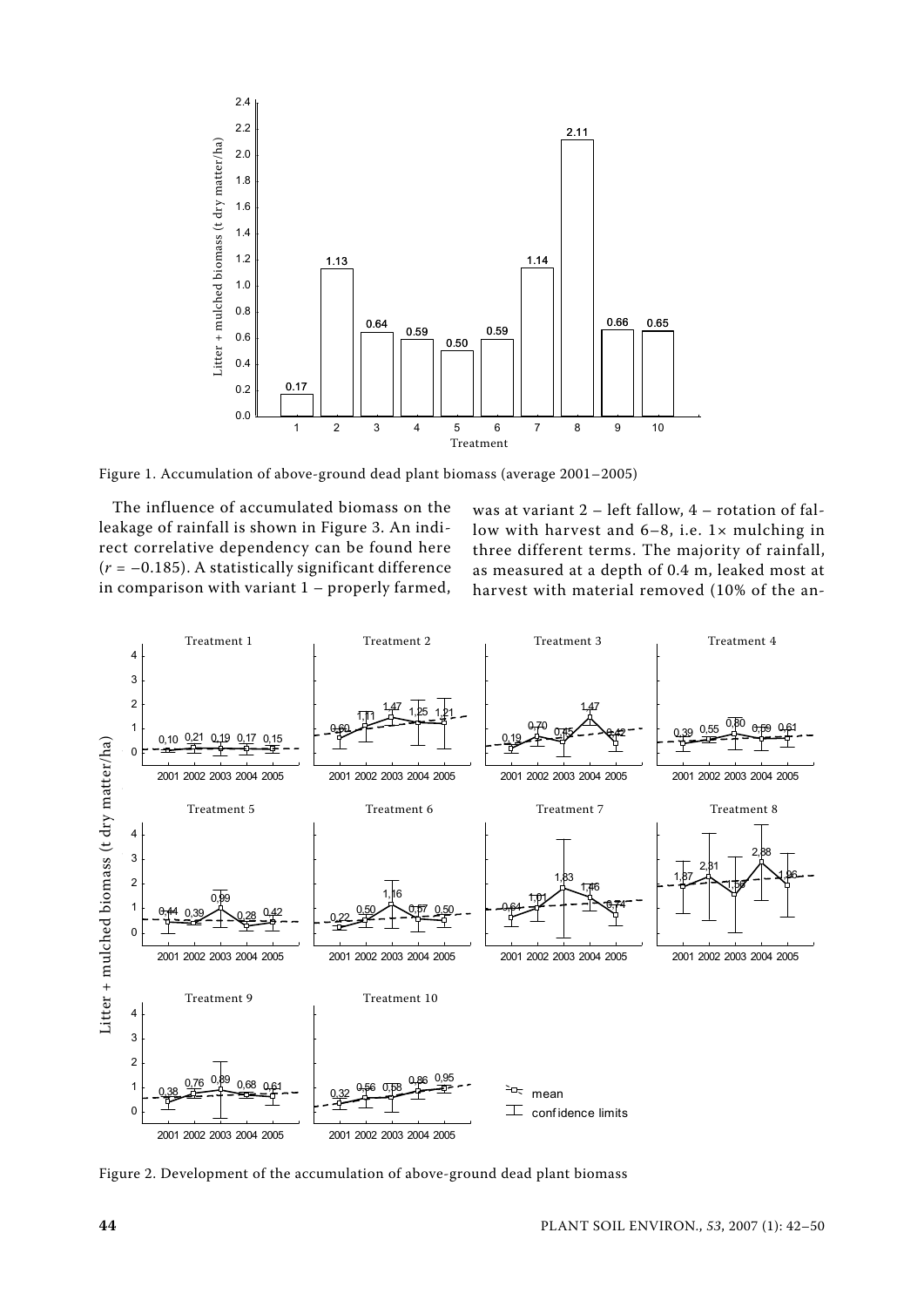

Figure 3. Leakage of rainfall at a depth of 0.4 m per annum (average 2001–2005)

nual total) and the least at  $1 \times$  mulching in the late term (4%).

In the evaluation of the influence of dead aboveground biomass on mineral nitrogen and elements, we take into consideration their amounts in percolates calculated per ha at a depth of 0.4 m. Figure 4 shows the amount and tendency of mineral nitrogen. As an average of the monitored years, the most mineral nitrogen was at variant 3 – rotation of fallow with mulching 2.40 kg/ha and the least in



Figure 4. Amount of mineral  $N$  at a depth of  $0.4$  m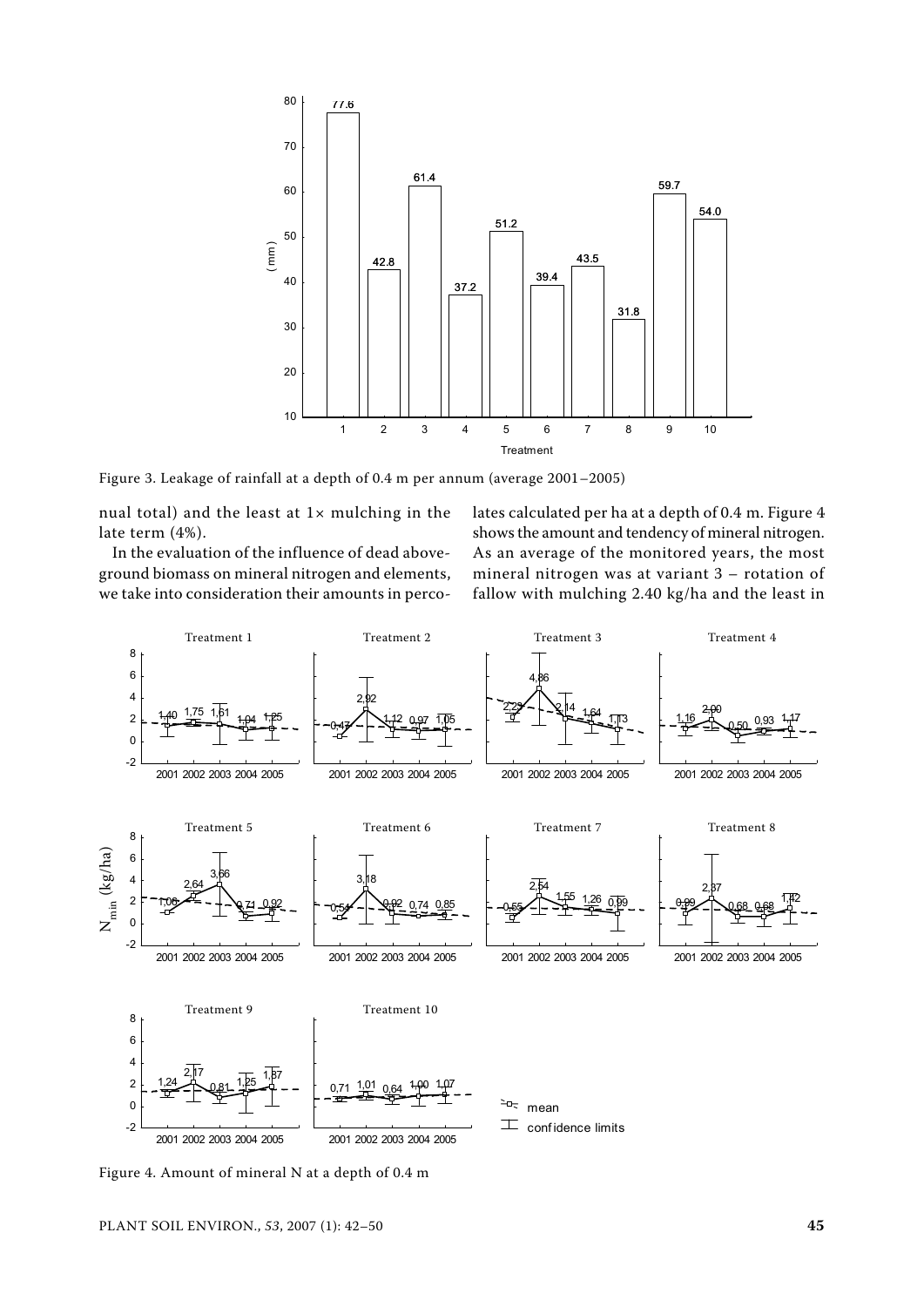

Figure 5. Amount of P at a depth of 0.4 m

variant  $10 - 3 \times$  mulched 0.89 kg/ha. A statistically significant difference (at *P* < 0.05) in comparison with the control was only at variant 3 with a maximum amount of mineral nitrogen. In the course of the monitored years, nitrogen stayed at the same level, or only slightly decreased, with the exception of variant 2× and 3× mulched. A correlative dependency of  $N_{\text{min}}$  in a depth of 0.4 m on the weight of the above-ground biomass was positive but very low (*r* = 0.006, at *P* < 0.05). The leakage of rainfall had far a bigger influence on the amount of  $N_{\text{min}}$  in the lysimetric waters; the correlation here is  $r = 0.186$ , whereas Kopec (1993) discovered 5–6 kg of N in unmanaged cambisol grasslands. Organic fertilization increases the content of organic carbon in soil as well as the amount of bacteria; however, it does not influence mineralization speed until there is certain equilibrium between input and decomposition (Kubát et al. 1999). Behrendt et al. (2003) determined a correlation between organic substance and the content of nitrogen in soil under a pasture; there is a linear increase in the content of nitrogen with a growing content of organic matter, and carbon arises from this. If we take into consideration that in the aboveground biomass of unmanaged grassland there is

57–100 kg of N/ha fixed (Úlehlová 1989, Fiala and Tichý 1994), then after an intrinsic mineralization of this matter only a small amount infiltrates and thus does not endanger underground waters.

The amount of P in lysimetric waters at a depth of 0.4 m, in comparison with  $N_{min}$ , increased in all forms of farming (Figure 5). The average annual increase was only 0.05 kg of P/ha, which is, however, 25% more than the original amount. There were no statistically significant differences in comparison with the control here. On average, at a depth of 0.4 m 0.26 kg of P/ha was measured. This value differs significantly from those assessed by Kopec (1993), but it is equivalent to the values in lysimetric waters under unmanaged grasslands in cambisol (Eder 1991). The dependency of the amount of P on above-ground biomass is positive but low ( $r = 0.022$ , at  $P < 0.05$ ).

Average potassium infiltrated at a depth of 0.4 m was 2.90 kg/ha, whereas Kopec (1995) measured 5.00 kg/ha. Among the variants and the farming methods there was not a significant difference. The correlative dependency of K on the amount of biomass was very low but still positive (*r* = 0.059, at  $P < 0.05$ ). The tendency was descending, with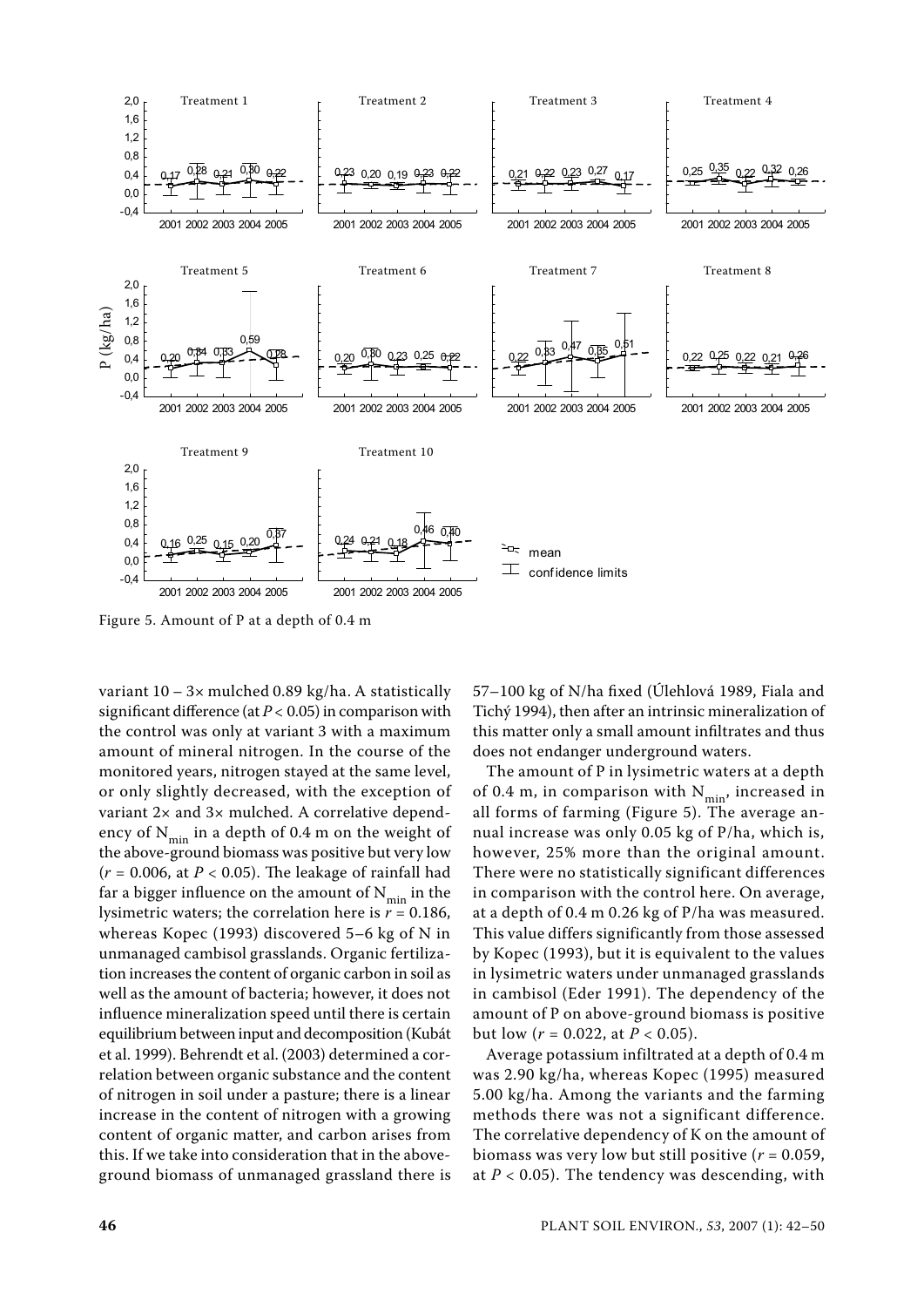

Figure 7. Amount of Ca at a depth of 0.4 m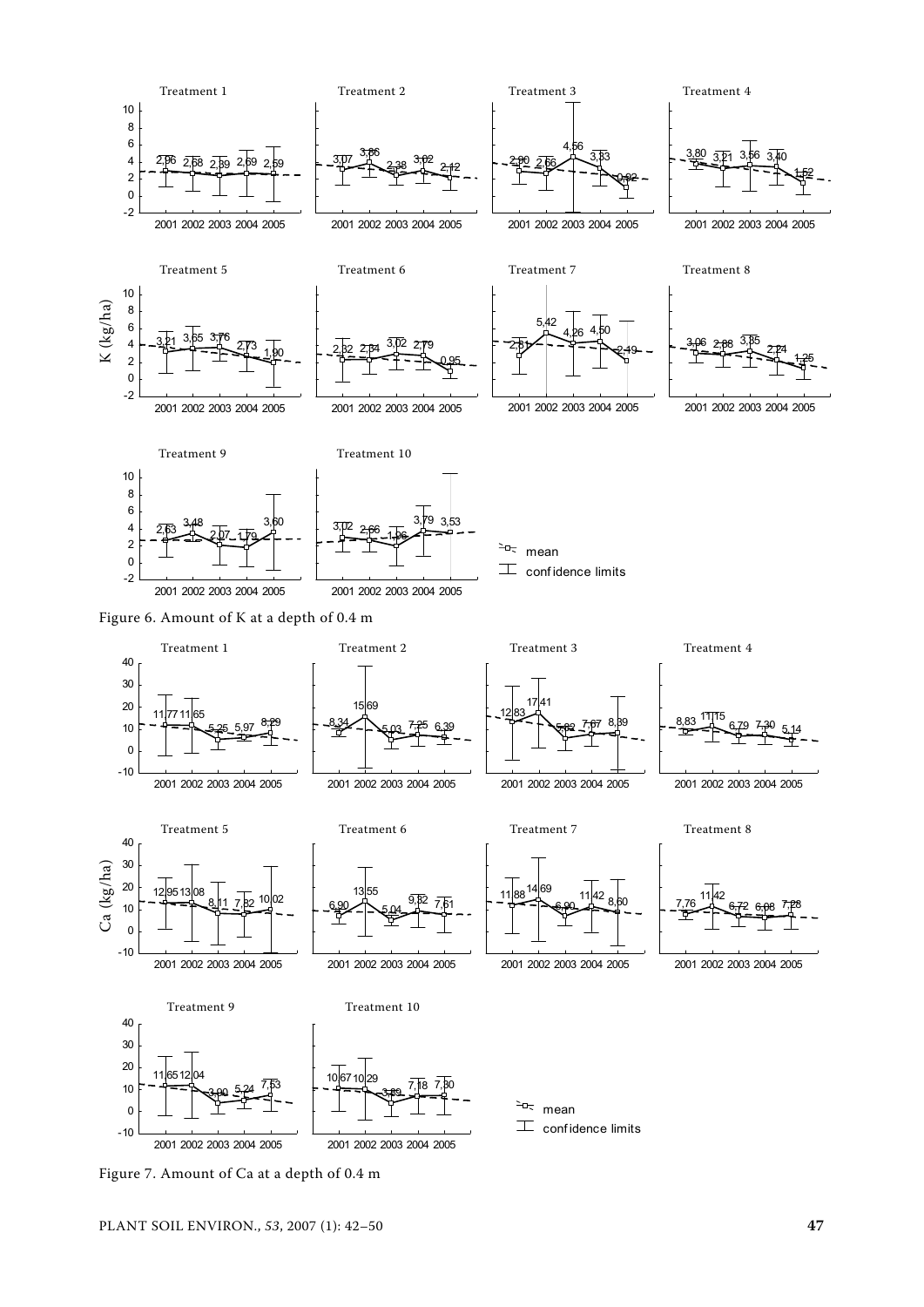

Figure 8. Amount of Mg at a depth of 0.4 m

the exception of mulching  $2 \times$  and  $3 \times$ , as well as at  $N_{\text{min}}$  (Figure 6).

In a 5-year average, calcium was measured in lysimetric waters at 8.90 kg/ha. Kopec (1993) measured 120.00 kg at the depth of 1 m; Mareš and Královec (2003) measured the decline of material at 9.60 and at green fallow at 6.70 kg/ha. The amount of Ca had a descending tendency during monitoring of all the variants; there was not a statistically significant difference among them. The correlative dependency on the amount of above-ground biomass was very low and negative  $(r = -0.018)$ . However, the dependency on the amount of leaked rainfall was relatively strong *r* = 0.416, at *P* < 0.05 (Figure 7).

Average magnesium washed out at a depth of 0.4 m was 0.93 kg/ha. There was not a statistically significant difference among variants here, either. The correlative dependency on the amount of Mg on the accumulation of the above-ground biomass was slightly negative  $(r = -0.073)$ . Here, as with the calcium, a significant dependency on the leakage of water was discovered  $(r = 0.422)$ . This is why these two elements should be sup-

plied by fertilization in grassland areas used for foraging (Figure 8).

The amount of sulphur had a descending tendency similarly to magnesium. On average, 2.45 kg/ha washed out. There was no statistically significant difference. The correlative dependency on the above-ground biomass was weak and negative  $(r = -0.088)$ . However, the dependency on the amount of washed out rainfall was the strongest of all monitored elements *r* = 0.590, at *P* < 0.05 (Figure 9).

The significance of the determined results is based primarily on the possibilities for the specification of the definition of "Environmental criteria of the disturbance of the ecological stability of grasslands" and, for general practice, they may be used in the determination of the grant policy of the state for unmanaged grasslands. Criteria present for the disturbance of stability are based on the accumulation of grass biomass, botanical composition and the quality of underground water (Fiala 2004). However, it is necessary henceforth to determine the critical amount of accumulated biomass. With any technology or pratotechnics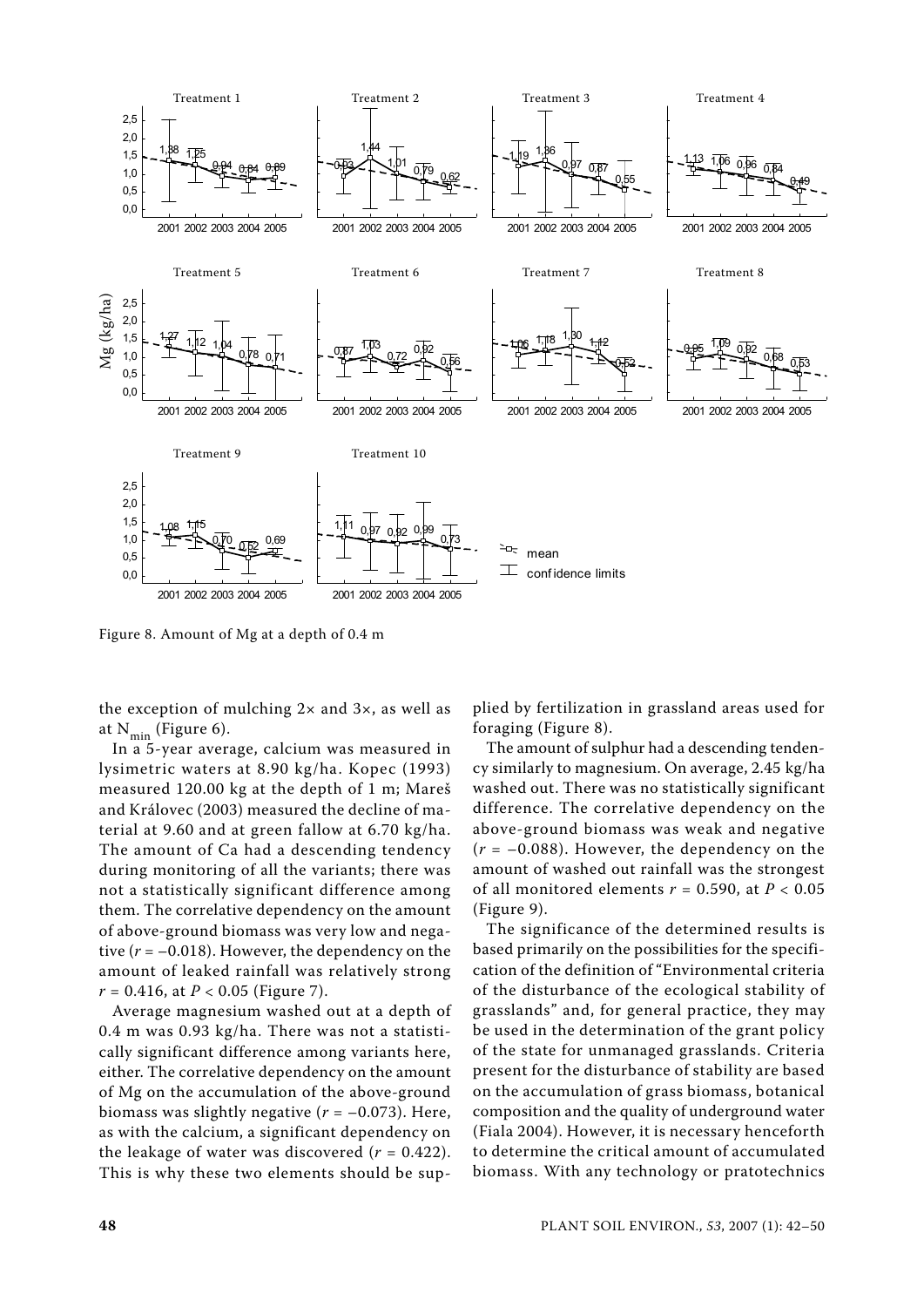

Figure 9. Amount of S at a depth of 0.4  $\mathrm{m}$ 

it may be reached and have consequences, i.e. the change of critical amount of  $NO_3^-$  in water. Logically, this will require a longer period of monitoring.

#### **REFERENCES**

- Behrendt A., Schalitz G., Muller L., Schindler U. (2003): The dynamics of nutrients in an extensively used pasture –pasture and lysimetric experiments. In: Proc. 10<sup>th</sup> Gumpensteiner Lysimeter Day, Gumpenstein (A): 129–132.
- Borin M., Morari F., Camarotto C., Bisol T., Salvan F. (2003): Nitrate leaching losses following cattle slurry and mineral fertilizer applications. In: Proc. 10<sup>th</sup> Gumpensteiner Lysimeter Day, Gumpenstein (A): 45–48.
- Dressel J. (1992): The results of long-term lysimetric experiments on the infiltration of nitrogen with various crop rotation and various fertilization. In: Proc. 2th Gumpensteiner Lysimeter Day, Gumpenstein (A):  $1 - 12.$
- Dykyjová D. et al. (1989): Methods of Study of Ecosystems. Academia, Praha: 539–546.
- Eder G. (1991): The leakage of N and P in grasslands. In: Proc. Gumpersteiner Lysimeter Day, Gumpenstein (A): 45–51.
- Fiala J. (2004): The influence of an alternative way of grassland tending on the quality and quantity of percolates. In: Proc. Int. Conf. Production, ecological and landscape enhancement functions of grassland ecosystems and forage crops, SUA, Nitra: 149–160.
- Fiala J., Tichý V. (1994): Production ability and persistence of herbage varieties of grasses. Rostl. Výr., *40*: 1005–1014.
- Gaisler J., Hejcman M., Pavlů V. (2004): Effect of different mulching and cutting regimes on the vegetation of upland meadow. Plant Soil Environ., *50*: 324–331.
- Hösch J., Dersch G. (2003): The influence of farming on the progression of nitrogen losses. In: Proc. 10<sup>th</sup> Gumpensteiner Lysimeter Day, Gumpenstein (A): 67–70.
- Kopec S. (1993): The influence of grassland and arable land on the leakage of nutrients in Polish Karpaten. In: Proc. 3th Gumpesteiner Lysimeter Day, Gumpenstein (A): 49–52.
- Kopec S. (1995): The balance of N, P, K, Ca in a meadow in Polish Karpaten. In: Proc. 5<sup>th</sup> Gumpensteiner Lysimeter Day, Gumpenstein (A): 81–84.